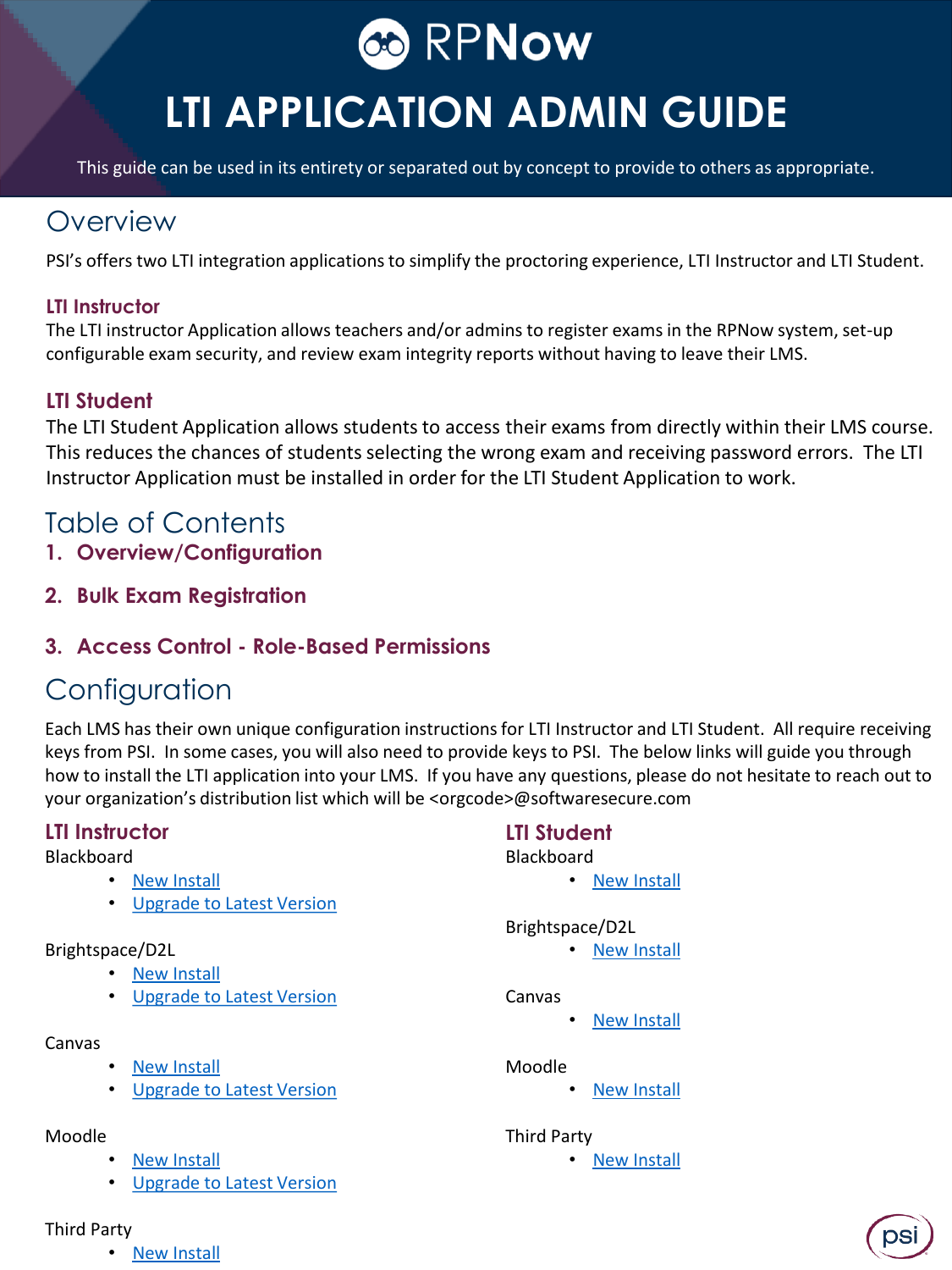# **CO** RPNow

# **LTI ADMIN GUIDE – BULK REGISTRATION**

### Bulk Exam Registration

The Bulk Registration feature allows Users to upload countless exams using a .csv file. Users can upload complete files or edit uploaded files within the registration tool. CourseIDs are all that are required to begin the registration process. The LTI Application will then pull all exams associated with those CourseIDs for registration.

### **Access**

The Bulk Registration function is available by launching the RPNow LTI Instructor v8 (or above) Application with an Administrator Role in your LMS. Then, navigate to System Config > Bulk Exam Registration.

| <b>RPNow</b> | Exams $\blacktriangledown$ | Exam Rule Profile v                                    | Review Reports - | System Config -                                            |  |
|--------------|----------------------------|--------------------------------------------------------|------------------|------------------------------------------------------------|--|
|              |                            |                                                        |                  | Proctoring Permissions                                     |  |
|              |                            | Welcome! You have 1 exam(s) with unread reviews. Would |                  | <b>Bulk Exam Registration</b><br>Access Control Management |  |
|              |                            |                                                        |                  |                                                            |  |

### **Download Template**

A CSV template has been provided to get you started within the Bulk Exam Registration page. You can also access that template [here.](https://v8.instructor.rpexams-dev.com/lti/api/v1/exams/bulk/template) It should be noted that this will show the five required fields to register an exam (CourseID, TestID, Proctored, Test Duration, and Number of Students). However, only the CourseID needs to be uploaded. The Test ID will automatically be populated based on exams in your LMS and the others can be edited/updated within the tool.

### **Fill Out Registration Template**

This section will walk you through the complete bulk registration process including definitions of each field and a sample completed template.

### **Upload Completed Registration and Refine Data**

Here you will upload your csv file. You will then have the option to sort by any column, edit fields, add required data, select exam profiles, create filters (hidden rows will still be uploaded), manually override exam dates and remove exams from upload.

### **Usage Notes**

- Exams will automatically be listed as having a "Closed Book" profile. However, any profile listed in the course you launched LTI Instructor from may be selected from the drop down.
- If uploading just CourseIDs, all exams associated with the course will be inputted into the registration tool. You will have to select if you wish to have them proctored or removed from the list entirely.
- To remove exam(s)/row(s), highlight the exam(s)/row(s) you wish to remove. Right click and select "Remove selected row."
- There will be a warning at the bottom of the registration tool highlighting the number of exams that are "Ready" as well as those that have "Warnings" or "Errors." The "Status" column will further explain the warning or error.

| Status <b>Ed</b> | CourselD <b>D</b> | TestID <b>D</b> | Course Code     | Course Name         | Test Name       | Test URL <b>D</b> | Proctored <b>E</b> | Password <b>D</b> O D   |                 | $\mathbf{v}$ . | $\mathcal{F}$<br>Start Date              | п.<br>End Date                      | Profile <b>D</b> |
|------------------|-------------------|-----------------|-----------------|---------------------|-----------------|-------------------|--------------------|-------------------------|-----------------|----------------|------------------------------------------|-------------------------------------|------------------|
| $\blacktriangle$ | 0000              |                 |                 |                     |                 |                   | Proctor Test?      |                         | 10              | 10             |                                          |                                     | Closed Book      |
|                  | 123456            | 2335            | 2018-FALL-KM101 | Klingon Math 101    | Mid Term 1      |                   | Proctor Test?      | <b>D830*******</b>      | 60              |                | 10 图Monday, April 02 2018, 11:15 am      | Monday, April 09 2018, 11:15 am     | Closed Book      |
|                  | 123456            | 2336            | 2018-FALL-KM101 | Klingon Math 101    | Mid Term 2      |                   | Proctor Test?      | <b>TBWFREEZE</b>        | 60              |                | 10 Sunday, January 07 2018, 7:00 am      | Tuesday, January 07 2020, 7:00 am   | Closed Book      |
|                  | 123456            | 2338            | 2018-FALL-KM101 | Kingon Math 101     | Final Exam      |                   | Proctor Test?      | enge <sup>anne</sup>    | 120             |                | 5 M Thursday, March 29 2018, 12:07 pm    | ■Saturday, June 30 2018, 12:08 pm   | Everything on    |
|                  | 789012            | 5023            | 2018-FALL-EL101 | Ewok Literature 101 | Knowledge Check |                   | Proctor Test?      | next <sup>anses</sup>   | 60              |                | 30 图Sunday, April 01 2018, 10:41 am      | ■Tuesday, July 31 2018, 10:42 am    | Closed Book      |
|                  | 789012            | 5024            | 2018-FALL-EL101 | Ewok Literature 101 | Mid Term        |                   | Proctor Test?      | takerassa               | 60 <sub>1</sub> |                | 30 CMonday, April 02 2018, 4:36 am       | Friday, July 27 2018, 4:37 am       | Everything on    |
|                  | 789012            | 5025            | 2018-FALL-EL101 | Ewok Literature 101 | Practice Test   |                   | Proctor Test?      | Data <sup>ssasses</sup> | 30              |                | 100 EFriday, January 05 2018, 9:27 am    | Thursday, April 26 2018, 12:03 pm   | Closed Book      |
|                  | 789012            | 5026            | 2018-FALL-EL101 | Ewok Literature 101 | Final Exam      |                   | Proctor Test?      | Jund <sup>annoon</sup>  | 60              |                | 30 图 Thursday, January 11 2018, 10:07 am | Thursday, January 30 2020, 10:08 am | Closed Book      |